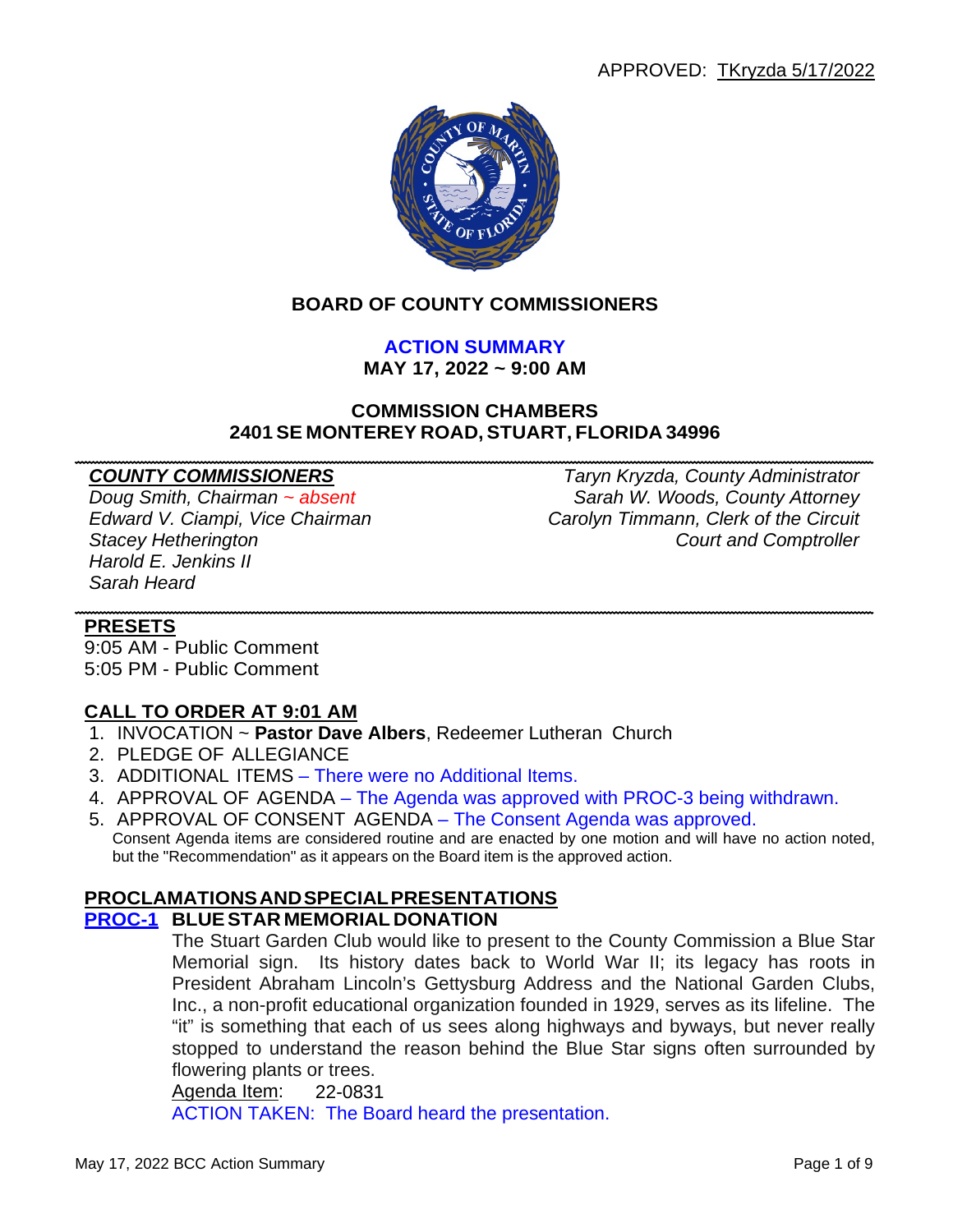## **PROC-2 PRESENT PROCLAMATIONS PREVIOUSLY APPROVED VIA THE CONSENT AGENDA**

The Chairman will present a proclamation declaring Memorial Day, declaring Apraxia Awareness Day, and declaring National Safe Boating Week in Martin County, Florida. Agenda Item: 22-0750

ACTION TAKEN: The proclamations were presented.

## **PROC-3 BRIGHTLINE WILL BE PROVIDING THE BOARD OF COUNTY COMMISSIONERSWITHAPRESENTATION**

Commissioner Doug Smith, Chair of the Board of County Commissioners, requested a presentation from Brightline on their project status.

Agenda Item: 22-0808

ACTION TAKEN: This item was withdrawn and will be rescheduled.

#### **COMMENTS**

- 1. PUBLIC PLEASE LIMIT COMMENTS TO THREE MINUTES.
- 2. COMMISSIONERS
- 3. COUNTY ADMINISTRATOR

#### **CONSENT**

#### **ADMINISTRATION**

## **CNST-1 CONTRACTSTHAT MEET THETHRESHOLD FOR BOARD APPROVAL**

This item is a placeholder on all Board meeting agendas to streamline the process for items that meet the Board approval threshold. Specific items requiring approval, if any, will be provided by Supplemental Memorandum. If there are no items, a Supplemental Memorandum will not be attached. Agenda Item: 22-0520 (no items)

## **CNST-2 BOARD OF COUNTY COMMISSIONERS' APPROVAL OF WARRANT LIST FOR DISBURSEMENT VIA CHECKS AND ELECTRONIC PAYMENTS TO COMPLY WITHSTATUTORY REQUIREMENTS**

Pursuant to Chapter 136.06, Florida Statutes, checks and electronic payments issued by the Board of County Commissioners are to be recorded in the Board meeting minutes. In compliance with statutory requirements, the Warrant List is added to the Consent Agenda for approval by the Board of County Commissioners. This Warrant List is for disbursements made between April 19, 2022 and April 29, 2022. Additional details related to these disbursements may be viewed in the office of the Martin County Clerk of Court and Comptroller or on the Clerk's website. Agenda Item: 22-0293

## **CNST-3 NOTEDITEMS**

Noted items are documents for the Board's information that must be a part of the record but do not require any action. Agenda Item: 22-0523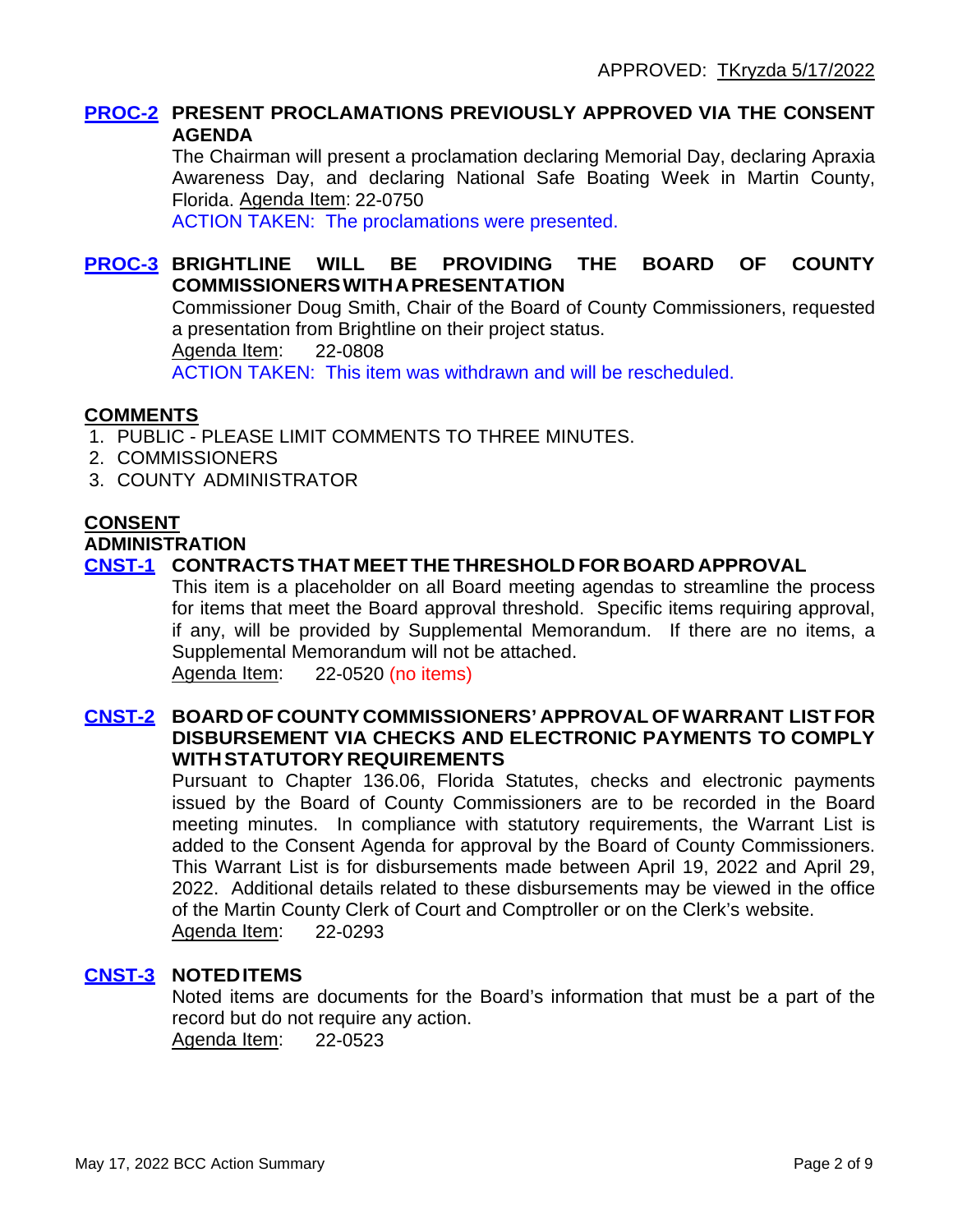## **CNST-4 EMERGENCYMEDICALSERVICESADVISORYCOUNCIL APPOINTMENT**

The Board is asked to confirm an appointment to the Emergency Medical Services Advisory Council. Agenda Item: 22-0811 RESOLUTION NO. 22-5.12

## **CNST-5 ADOPT A PROCLAMATION COMMENDING ANDREW BALLINGER UPON THE ACHIEVEMENT OFEAGLE SCOUT**

The Board extends greetings and congratulations to scouts achieving the rank of Eagle Scout.

Agenda Item: 22-0854

## **CNST-6 ADOPT A PROCLAMATION CELEBRATING UNITED WAY OF MARTIN COUNTY'S 50TH ANNIVERSARY**

The Board is asked to adopt a proclamation celebrating the United Way of Martin County's 50th anniversary. Agenda Item: 22-0858

## **CNST-7 ADOPT A PROCLAMATION DECLARING NATIONAL GARDEN WEEK IN MARTINCOUNTY,FLORIDA**

The Board is asked to adopt a proclamation declaring National Garden Week in Martin County, Florida.

Agenda Item: 22-0859

## **AIRPORT**

## **CNST-8 APPROVAL OF ASSIGNMENT OF LEASE AT MARTIN COUNTY AIRPORT/ WITHAM FIELD FROM TRIUMPH AEROSTRUCTURES, LLC TO DAHER AEROSPACEINC.**

This agenda item concerns the approval of the assignment of lease at Martin County/Witham Field from Triumph Aerostructures, LLC to Daher Aerospace Inc. Agenda Item: 22-0846

#### **BUILDING**

#### **CNST-9 REQUEST FOR APPROVAL OF FINE REDUCTION STIPULATION AND AGREED RECOMMENDED ENFORCEMENT CASE OF LISA A. GALASSI, CASE NUMBER 09-0033404**

Pursuant to the provisions of Section 1.98B, General Ordinances, Martin County Code, the Board of County Commissioners is asked to consider approval of a Fine Reduction Stipulation and Agreed Recommended Order regarding the Code Enforcement case of Lisa A. Galassi.

Agenda Item: 22-0805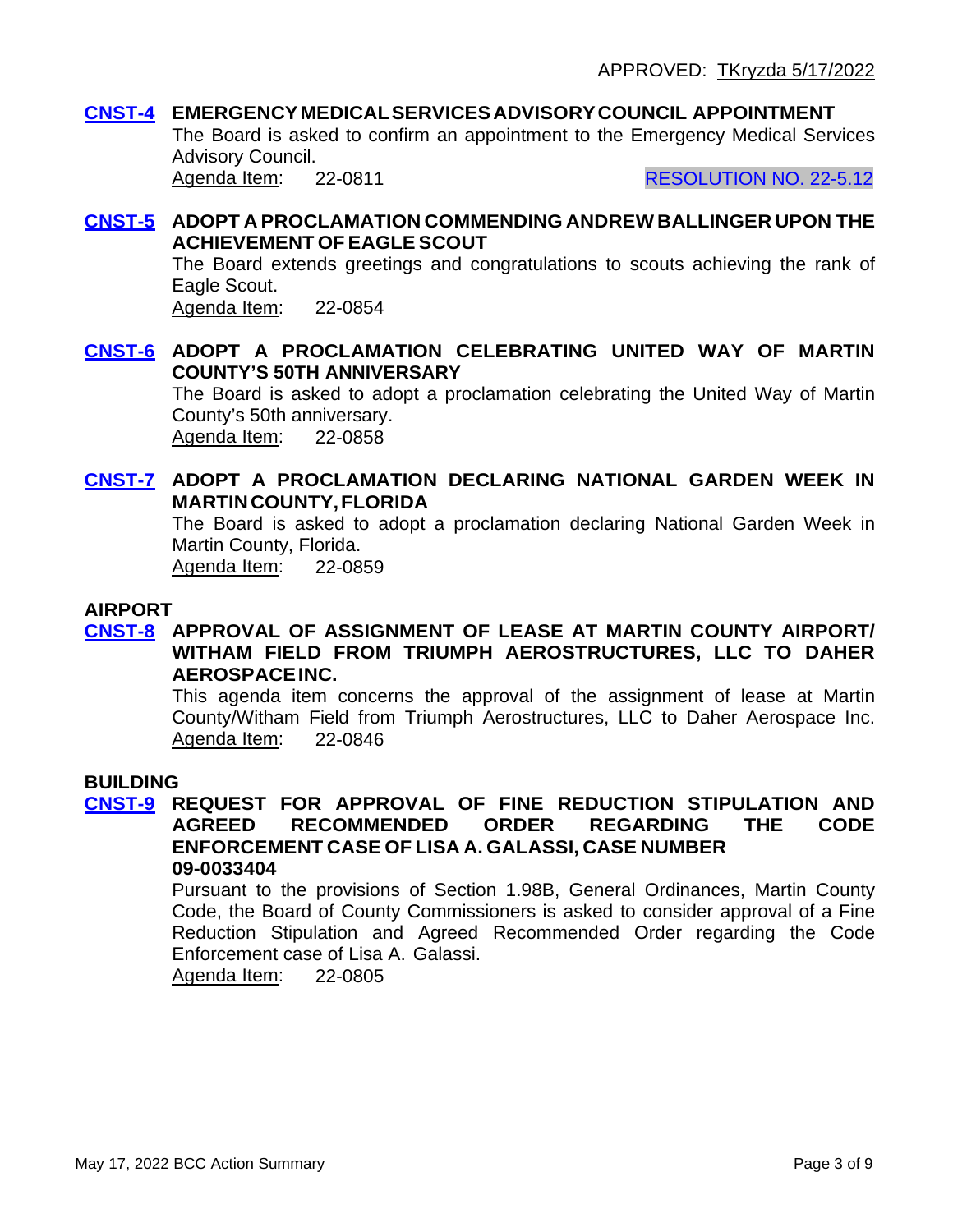#### **CNST-10 REQUEST FOR APPROVAL OF FINE REDUCTION STIPULATION AND AGREED RECOMMENDED ORDER REGARDING THE CODE ENFORCEMENT CASE OF ORJAN AHLSTROM, CASE NUMBER 12-0055460**

Pursuant to the provisions of Section 1.98B, General Ordinances, Martin County Code, the Board of County Commissioners is asked to consider approval of a Fine Reduction Stipulation and Agreed Recommended Order regarding the Code Enforcement case of Orjan Ahlstrom.

Agenda Item: 22-0806

#### **LIBRARY**

### **CNST-11 APPROVE A MEMORANDUM OF UNDERSTANDING BETWEEN MARTIN COUNTY AND THE VILLAGE OF INDIANTOWN RELATED TO REPLACEMENT OF THE LED COMMUNITY MESSAGE BOARD AT THE ELISABETH LAHTI LIBRARYIN INDIANTOWN**

The current LED community message board at the Elisabeth Lahti Library that broadcasts emergency notices and other public service announcements has reached the end of its serviceable life and needs to be replaced. The proposed Memorandum of Understanding (MOU) addresses the shared costs of installation, repair, maintenance and operation of the new message board between Martin County (County) and the Village of Indiantown (Village).

Agenda Item: 22-0795

#### **PUBLIC HEARINGS**

**PH-1 PUBLIC HEARING TO CONSIDER ADOPTION OF AN ORDINANCE AMENDING SECTION 51.4., COUNTY EMERGENCY POWERS, ARTICLE 1, IN GENERAL, CHAPTER 51, DISASTER AND EMERGENCY MANAGEMENT** Florida Statutes § 252.38 delineates a county's emergency management powers and authority. Section 252.38 was amended to limit the duration of a non-weather-

related emergency orders issued by counties. The revisions to Florida Statutes § 252.38 became effective on July 1, 2021. The provisions contained in Section 51.4, County Emergency Powers, Article 1, Chapter 51, General Ordinances, Martin County Code are not consistent with the current statute.

Agenda Item: 22-0837 CRDINANCE NO. 1179

ACTION TAKEN: The Board adopted the Ordinance which amends Section 51.4, County Emergency Powers, Article 1, Chapter 51, General Ordinances, Martin County Code.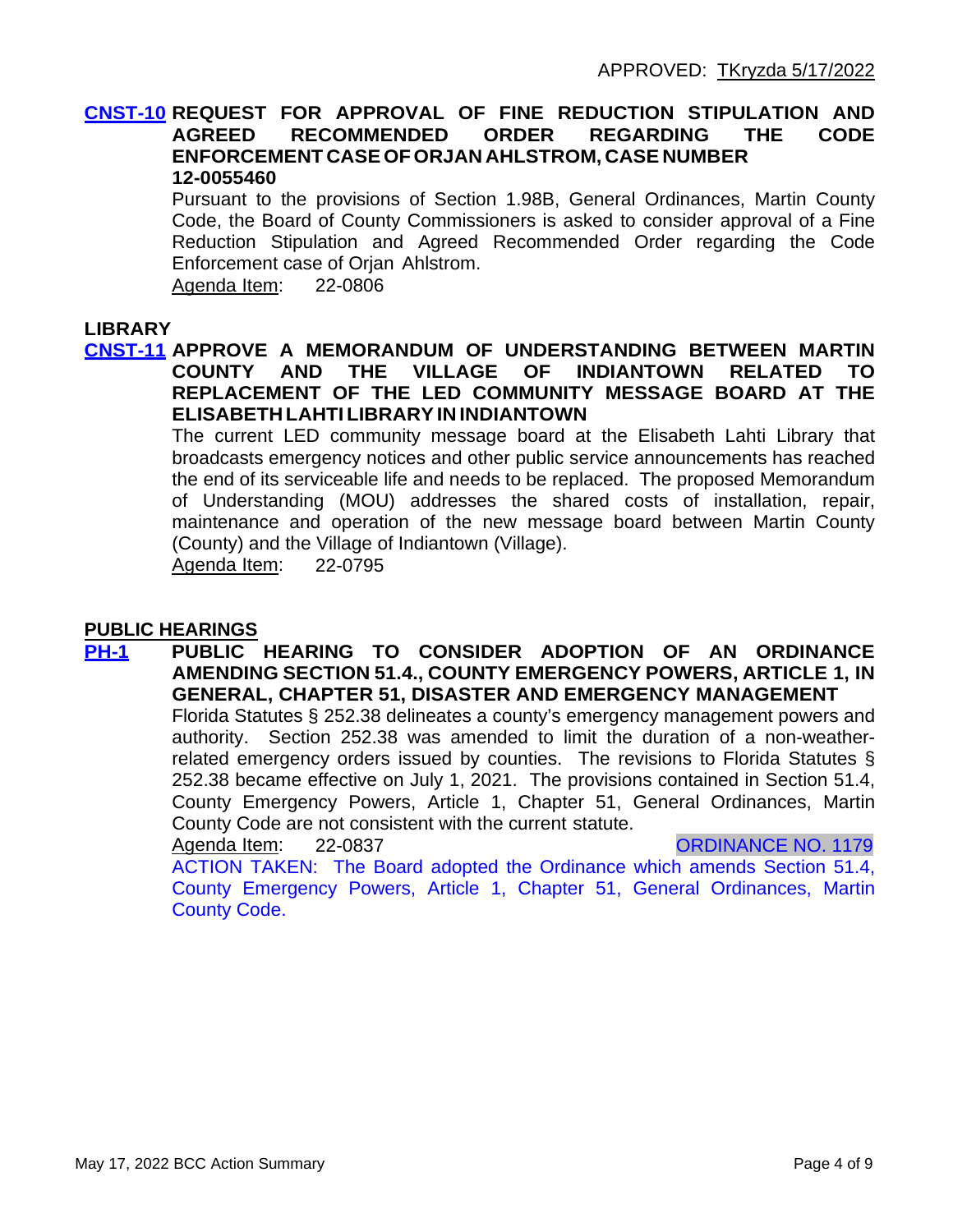## **PH-2 LEGISLATIVE PUBLIC HEARING TO CONSIDER ADOPTION OF COMPREHENSIVE PLAN AMENDMENT (CPA) 21-15, WEST JENSEN PUD, A FUTURE LAND USE MAP AMENDMENT**

This is a request for a small-scale amendment to the Future Land Use Map (FLUM) on a ±40.47-acre parcel. The request proposes to change the Future Land Use designation on ±14 acres of General Commercial and ±11.9 acres from Industrial to Medium Density Residential (up to 8 units per acre) and ±0.55 acres from Industrial to General Commercial. The parcel is located west of NW Goldenrod Road and east of NW Federal Highway.

Agenda Item: 22-0835 CRONARGE NO. 1180

ACTION TAKEN: The Board approved the Ordinance adopting CPA 21-15, West Jensen PUD FLUM which will change the Future Land Use designation on +14 acres of General Commercial and +11.9 acres from Industrial to Medium Density Residential (up to 8 units per acre) and +0.55 acres from Industrial to General Commercial.

## **PUBLIC HEARING QUASI-JUDICIAL**

## **PHQJ-1 REQUEST FOR A ZONING DISTRICT CHANGE BY JEREMY AND KATHERINE OAKEY (O041-001)**

This is a request by Jeremy and Katherine Oakey (O041-001) for a proposed amendment to the county zoning atlas. The proposed amendment is to change the existing zoning district classification from the WE-1, Waterfront Estate District to RE-1/2A, Residential Estate District, or the most appropriate zoning district. The approximate 1.23-acre parcel of land is located at 2865 SE Saint Lucie Boulevard in Stuart. Included with this application is a request for a Certificate of Public Facilities Exemption.

Agenda Item: 22-0792 RESOLUTION NO. 22-5.13

ACTION TAKEN: The Board received and filed the Agenda Item and staff report as an exhibit and approved the request to rezone from WE-1, Waterfront Estate District to RE-1/2A Residential Estate District.

## **DEPARTMENTAL QUASI-JUDICIAL**

## **GROWTH MANAGEMENT**

#### **DPQJ-1 REQUEST BY KL WATERSIDE, LLC FOR FINAL SITE PLAN APPROVAL FOR SOUTH FLORIDA GATEWAY PUD PLAT INFRASTRUCTURE PLAN (S265- 002)**

This is a request for approval of the South Florida Gateway Planned Unit Development (PUD) plat infrastructure final site plan for an approximate 180-acre parcel which is part of a 500-acre parent tract owned by KL Waterside, LLC. The project is located on the west side of SW Kanner Highway approximately 3/4 of a mile south of SW 96th Street. The property has been used for agricultural purposes, has been cleared and has no wetlands or existing native habitat. Included is a request for a Certificate of Public Facilities Exemption.

Agenda Item: 22-0759 **RESOLUTION NO. 22-5.14** 

ACTION TAKEN: The Board received and filed the Agenda Item and its attachments including the staff report as an exhibit and approved the request for the South Florida Gateway PUD Plat Infrastructure Final Site Plan.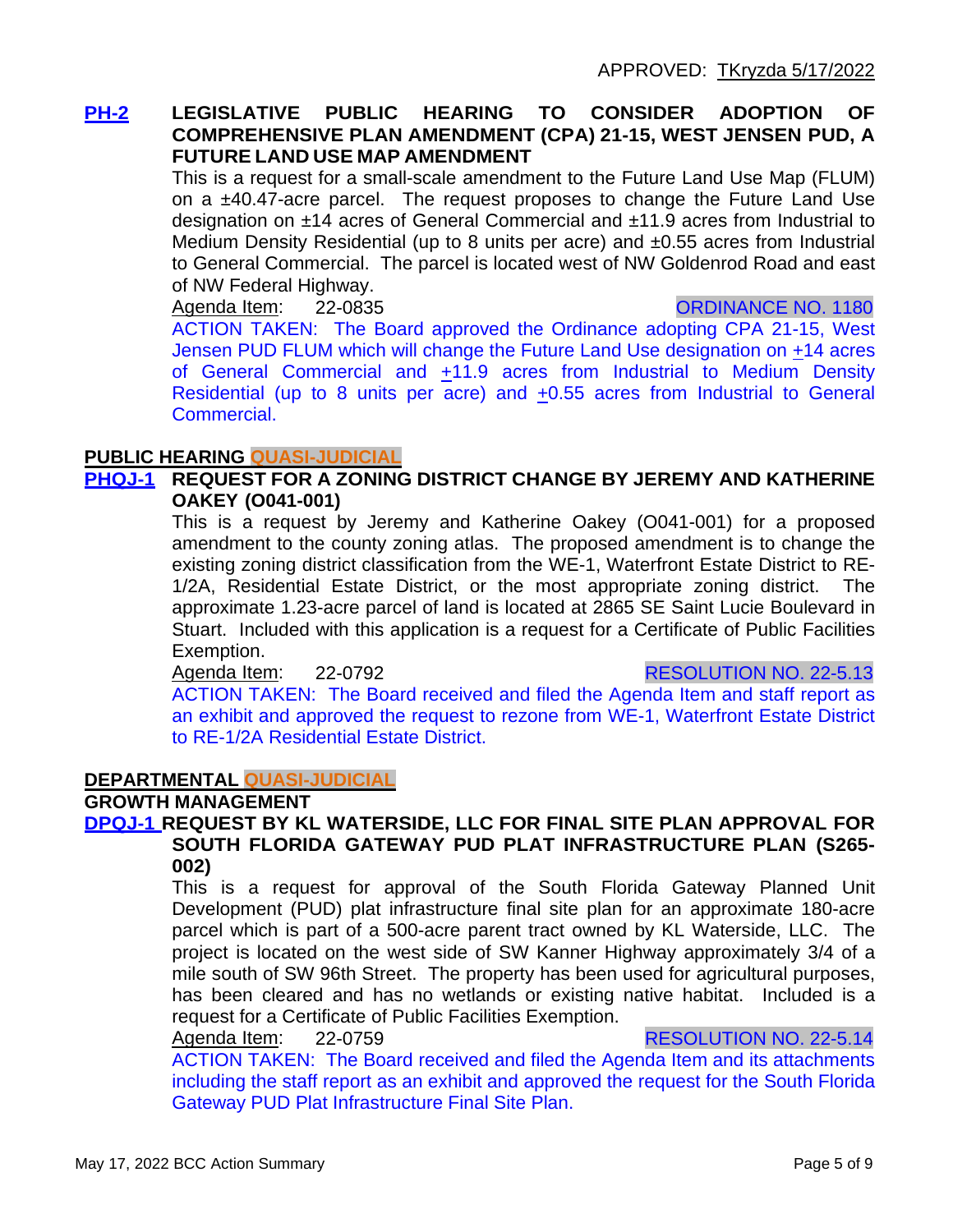# **DEPARTMENTAL**

#### **ADMINISTRATION**

## **DEPT-1 OFFICE OF MANAGEMENT AND BUDGET ITEMS WHICH REQUIRE BOARD APPROVAL**

This is a placeholder on all Board meeting agendas to streamline the process for grant applications, awards, budget resolutions, budget transfers from reserves, and CIP amendments. Specific items requiring approval, if any, will be provided by Supplemental Memorandum.

Agenda Item: 22-0525 Supplemental Memorandum (11 items) ACTION TAKEN:

- 1. PERMISSION TO APPLY FOR THE INDIAN RIVER LAGOON NATIONAL ESTUARY PROGRAM (IRLNEP): FOR INDIAN RIVERSIDE PARK LIVING SHORELINE - The Board authorized staff to submit the Indian River Lagoon National Estuary Program Infrastructure Investment and Jobs Act for Indian River Lagoon Hybrid Living Shoreline at Indian RiverSide Park.
- 2. PERMISSION TO ACCEPT A FLORIDA DEPARTMENT OF TRANSPORTATION (FDOT) PUBLIC TRANSPORTATION GRANT AGREEMENT AMENDMENT FOR FY21 SECTION 5311 NON-URBANIZED GRANT FUNDS - The Board authorized the County Administrator or designee to execute the Public Transportation Amendment to the Grant Agreement G1W02 as well as any non-monetary grant related documents upon review and concurrence of the County Attorney's Office; adopted the Resolution; and adopted the Budget Resolution. RESOLUTION NOS. 22-5.15 and 22-5.16
- 3. PERMISSION TO ACCEPT THE FLORIDA BOATER IMPROVEMENT PROGRAM (FBIP) GRANT (J & S Boat Ramp) - The Board authorized the Chairman to execute the FBIP Grant Agreement as well as any non-monetary grant related documents upon review and concurrence of the County Attorney's Office and adopted the Budget Resolution. RESOLUTION NO. 22-5.17
- 4. PERMISSION TO ACCEPT THE FLORIDA BOATER IMPROVEMENT PROGRAM (FBIP) GRANT (Jensen Beach Causeway Boat Ramps) - The Board authorized the Chairman to execute the FBIP Grant Agreement as well as any non-monetary grant related documents upon review and concurrence of the County Attorney's Office and adopted the Budget Resolution. RESOLUTION NO. 22-5.18
- 5. PERMISSION TO ACCEPT THE FLORIDA BOATER IMPROVEMENT PROGRAM (FBIP) GRANT (Charlie Leighton Park Boat Ramps) - The Board authorized the Chairman to execute the FBIP Grant Agreement as well as any non-monetary grant related documents upon review and concurrence of the County Attorney's Office and adopted the Board Resolution. RESOLUTION NO. 22-5.19
- 6. TO APPROVE A BUDGET RESOLUTION TO AMEND THE FLORIDA EMS TRUST FUND GRANT TO ALLOCATE CARRYOVER DOLLARS FROM THE PREVIOUS YEAR – The Board adopted the Budget Resolution. RESOLUTION NO. 22-5.20
- 7. BUDGET RESOLUTION TO ACCEPT ADDITIONAL FUNDING FOR THE COMMUNITY SERVICES BLOCK GRANT (CSBG) - CARES GRANT – The Board adopted the Budget Resolution. RESOLUTION NO. 22-5.21
- 8. AUTHORIZING THE REFUNDING OF SERIES 2017D TAXABLE BANK LOAN -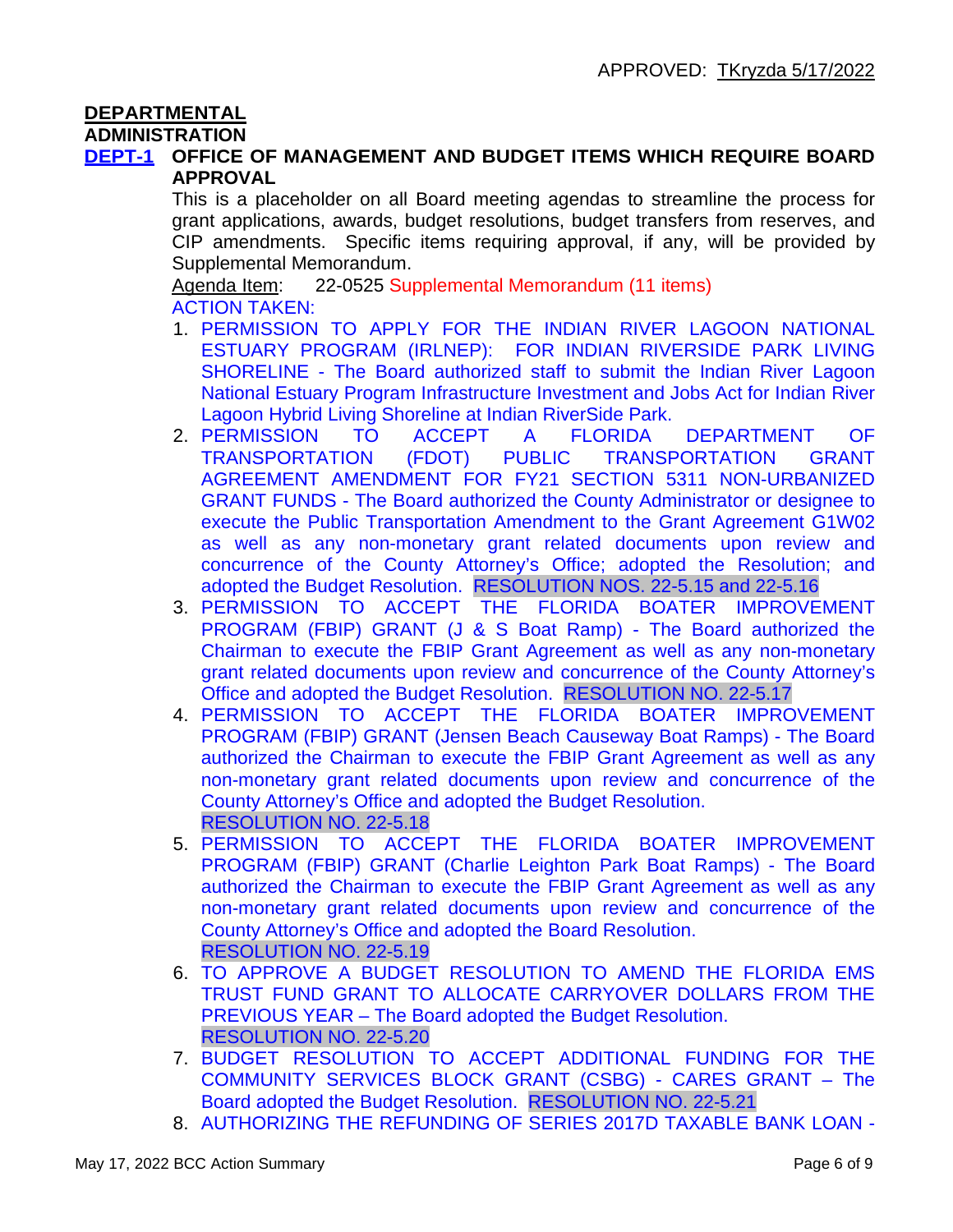The Board approved the issuance of the 2022 note; approved the Loan Documents; approved the Loan Resolution; approved the Budget Resolution; and authorized the execution of all related documents. RESOLUTION NOS. 22-5.22 and 22-5.23

- 9. UPDATING THE FINANCIAL GUIDELINES FOR CONDUIT BOND ISSUES The Board approved the updated guidelines for financing fees.
- 10.BUDGET TRANSFER AND CIP MODIFICATION REQUEST FROM UTILITIES DEPARTMENT - The Board approved modifications of the CIP sheet for the Solid Waste Equipment, as well as approved the corresponding budget transfer in the amount of \$300,000.
- 11.The Board approved a budget transfer of \$80,000 from County Reserves for Pal Mar Holdings as requested by the County Attorney.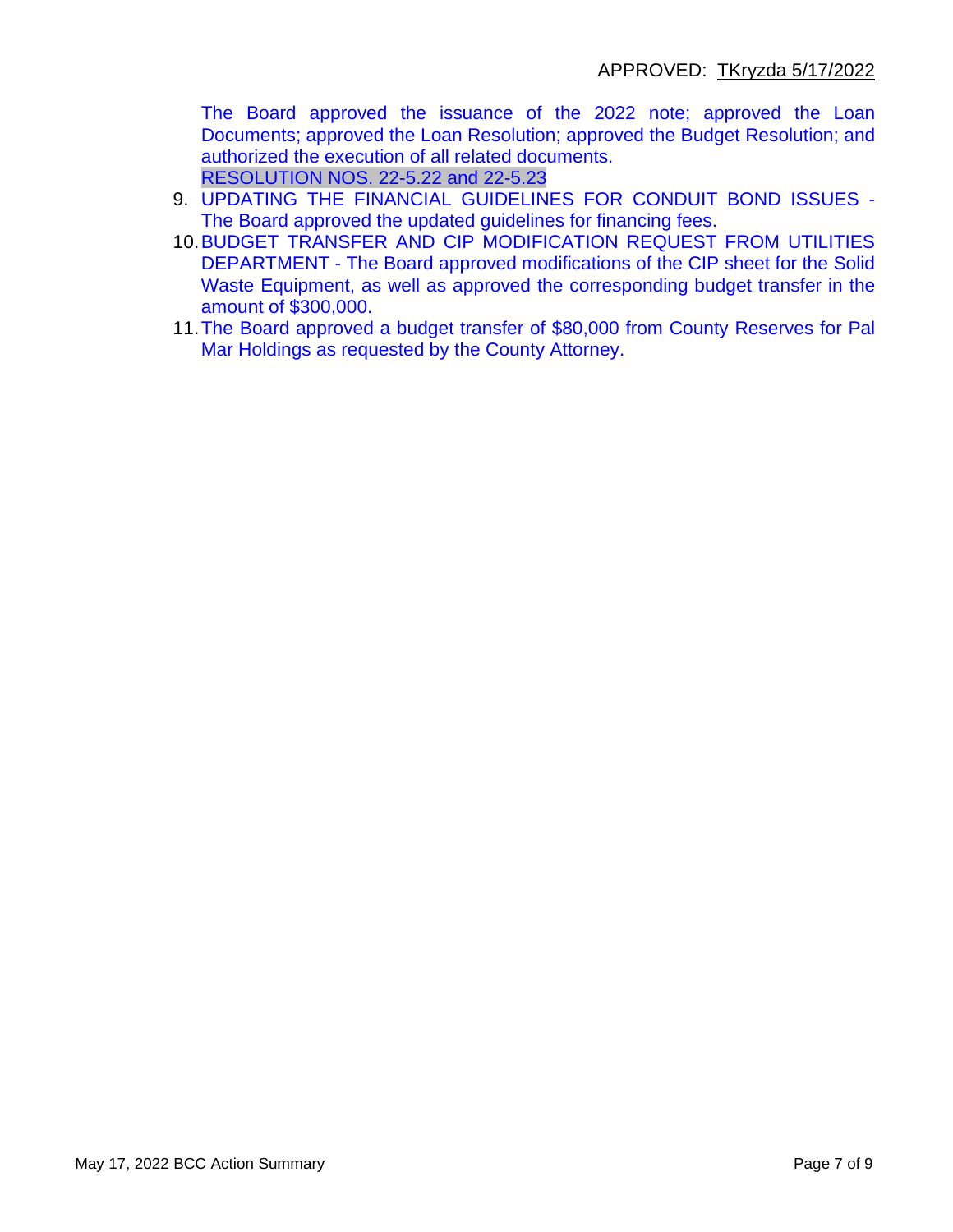## **DEPT-2 CONTRACTS THAT MEET THE THRESHOLD FOR BOARD APPROVAL \$1 MILLION OR GREATER**

This item is a placeholder on all Board meeting agendas to streamline the process for items that meet the Board approval threshold. Specific items requiring approval, if any, will be provided by Supplemental Memorandum. If there are no items, a Supplemental Memorandum will not be attached.

Agenda Item: 22-0522 Supplemental Memorandum (5 items) ACTION TAKEN:

- A. CONTRACTS OVER \$1,000,000
	- 1. TROPICAL FARMS WATER TREATMENT PLANT POST TREATMENT STABILIZATION (RFB2022-3389) – The Board awarded the contract to the lowest responsive and responsible bidder, Lawrence Lee Construction Services, Inc., in the amount of \$1,957,000.00 (Base Bid ONLY); approved the CIP revision to fund the project; approved a budget transfer from the Tropical Farms Water Plant project to Tropical Farms Water Plant CO2 System Improvements project in the amount of \$900,000; and authorized the County Administrator or designee to execute any and all documents related to this request.
	- 2. COASTAL ENGINEERING (RFQ2022-3395) The Board awarded the contract to: APTIM Environmental & Infrastructure, LLC; Coastal Protection Engineering, LLC; Cummins Cederberg, Inc.; Taylor Engineering, Inc.; Tetra Tech, Inc. and authorized the County Administrator or designee to execute any and all documents related to this request.
	- 3. MANHOLE REHABILITATION & SEWER CLEANING (RFB2022-3397) The Board awarded the contract to the lowest, responsive and responsible bidders Hinterland Group, Inc. and Felix Associates of Florida, Inc. and authorized the County Administrator or designee to execute any and all documents related to this request.
	- 4. CUSTODIAL SERVICES FOR PUBLIC BUILDINGS (REQUIRES FEDERAL CRIMINAL JUSTICE INFORMATION SECURITY [CJIS] CLEARANCE) (RFB2022-3400) – The Board awarded the contract to the lowest, responsive and responsible bidder, American Facility Services, Inc. and authorized the County Administrator or designee to execute any and all documents related to this request.
	- 5. CUSTODIAL SERVICES FOR PUBLIC BUILDINGS (NON-CJIS) (RFB2022- 3401) – The Board awarded the contract to the lowest, responsive and responsible bidder, United Services, Inc. and authorized the County Administrator or designee to execute any and all documents related to this request.